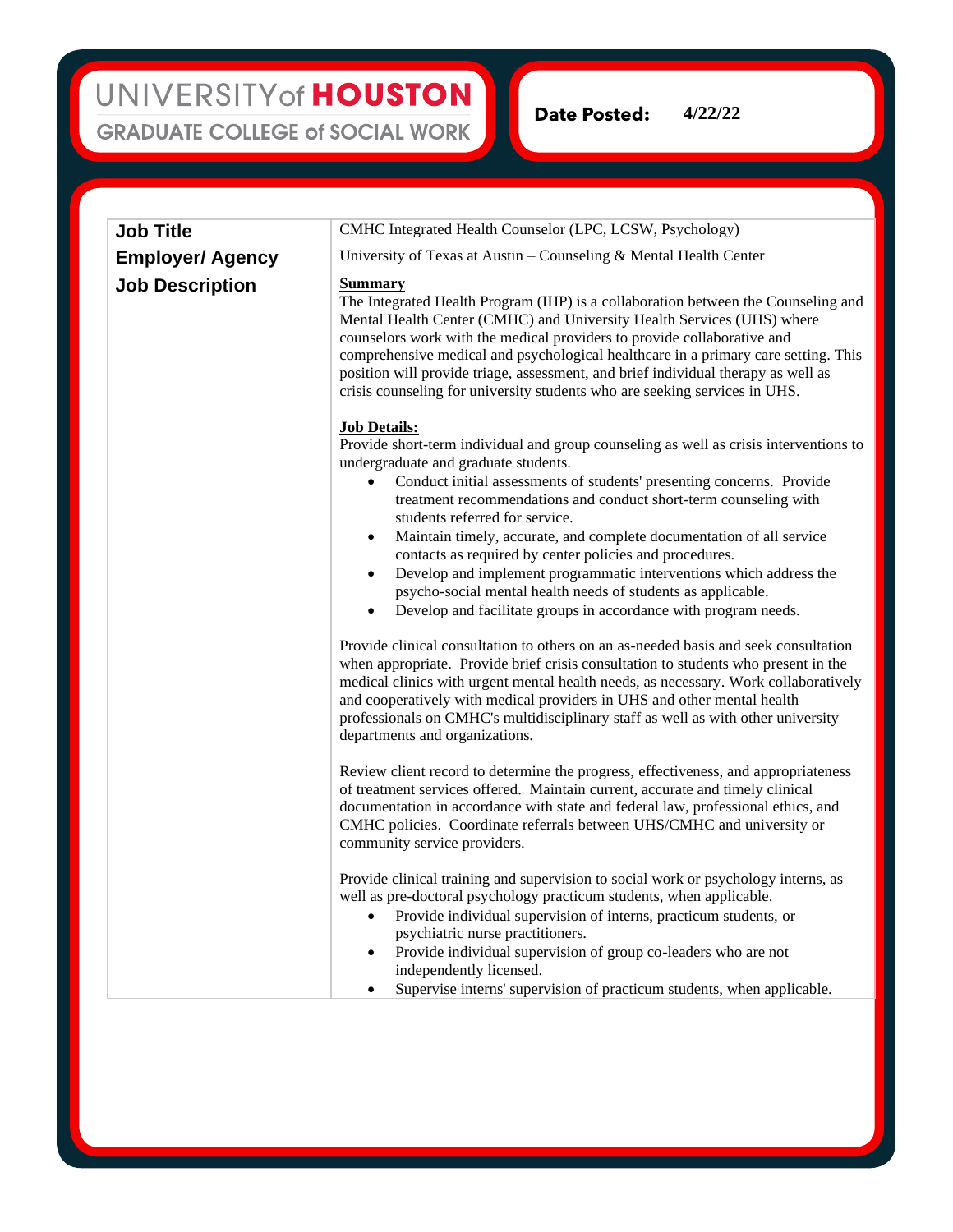|                | Offer and supervise preceptorships and apprenticeships for interns.<br>٠<br>Participate on training-related committees, as needed.<br>$\bullet$                                                                                                                                                                                                                                                                                                                                                                                                                                                                                                                                                                                                                                                                                                                                                                                                                                                                                                                                                                                                                                                                                                                                                                                                                                                                                                                                                                                                                                                                                                                                                                                                                                                                                                                                                                                                                                                                                                                                                                                                                                                                                     |
|----------------|-------------------------------------------------------------------------------------------------------------------------------------------------------------------------------------------------------------------------------------------------------------------------------------------------------------------------------------------------------------------------------------------------------------------------------------------------------------------------------------------------------------------------------------------------------------------------------------------------------------------------------------------------------------------------------------------------------------------------------------------------------------------------------------------------------------------------------------------------------------------------------------------------------------------------------------------------------------------------------------------------------------------------------------------------------------------------------------------------------------------------------------------------------------------------------------------------------------------------------------------------------------------------------------------------------------------------------------------------------------------------------------------------------------------------------------------------------------------------------------------------------------------------------------------------------------------------------------------------------------------------------------------------------------------------------------------------------------------------------------------------------------------------------------------------------------------------------------------------------------------------------------------------------------------------------------------------------------------------------------------------------------------------------------------------------------------------------------------------------------------------------------------------------------------------------------------------------------------------------------|
|                | Maintain timely signature on supervisee's clinical documentation and<br>communicate with supervisor of record on relevant issues.                                                                                                                                                                                                                                                                                                                                                                                                                                                                                                                                                                                                                                                                                                                                                                                                                                                                                                                                                                                                                                                                                                                                                                                                                                                                                                                                                                                                                                                                                                                                                                                                                                                                                                                                                                                                                                                                                                                                                                                                                                                                                                   |
|                | Other required activities<br>Attend and participate in departmental and division meetings and staff<br>development programs as assigned.<br>Participate in prevention and outreach activities, as needed.<br>٠<br>Comply with all CMHC, UHS and UT policies, procedures, and guidelines.<br>$\bullet$<br>Other related functions as assigned.<br>$\bullet$                                                                                                                                                                                                                                                                                                                                                                                                                                                                                                                                                                                                                                                                                                                                                                                                                                                                                                                                                                                                                                                                                                                                                                                                                                                                                                                                                                                                                                                                                                                                                                                                                                                                                                                                                                                                                                                                          |
| Qualifications | <b>Required Qualifications</b><br><b>License Requirement</b><br>Professional Counselor:<br>Licensed to practice independently as a professional counselor in Texas<br>Or if licensed in another state, must be able to obtain license to practice<br>independently in Texas within one year<br><b>Clinical Social Work:</b><br>Licensed to practice independently as a Clinical Social Worker in Texas<br>Or if licensed in another state, must be able to obtain license to practice<br>independently in Texas within one year<br>Psychology:<br>Licensed to practice independently as a Psychologist in Texas<br>٠<br>Or if licensed in another state, must be able to obtain license to practice<br>$\bullet$<br>independently in Texas within one year.<br><b>Educational Requirements</b><br>Professional Counseling:<br>Master's Degree in Counseling, Counseling Psychology, Clinical<br>$\bullet$<br>Psychology, or Social Work or other degree which meets eligibility<br>requirement in Texas for licensure; and licensed as a Professional<br>Counselor or the equivalent from another state; must be able to obtain<br>licensure in Texas within one year if licensed in another state. LPCi will<br>not be considered.<br>Two years post masters clinical experience in college or university<br>counseling center or other relevant clinical setting.<br><b>Clinical Social Work:</b><br>Master's Degree in Counseling, Counseling Psychology, Clinical<br>Psychology, or Social Work or other degree which meets eligibility<br>requirement in Texas for licensure; and licensed as a Clinical Social<br>Worker or the equivalent from another state; must be able to obtain<br>licensure in Texas within one year if licensed in another state.<br>Two years post masters clinical experience in college or university<br>٠<br>counseling center or other relevant clinical setting.<br>Psychology:<br>Doctoral degree in Clinical Psychology, Counseling Psychology or other<br>degree acceptable to the Texas Board of Examiners of Psychology.<br>Licensed as a Psychologist or the equivalent from another state; must be<br>able to obtain licensure in Texas within one year if licensed in another<br>state. |

## UNIVERSITY of HOUSTON

**GRADUATE COLLEGE of SOCIAL WORK**